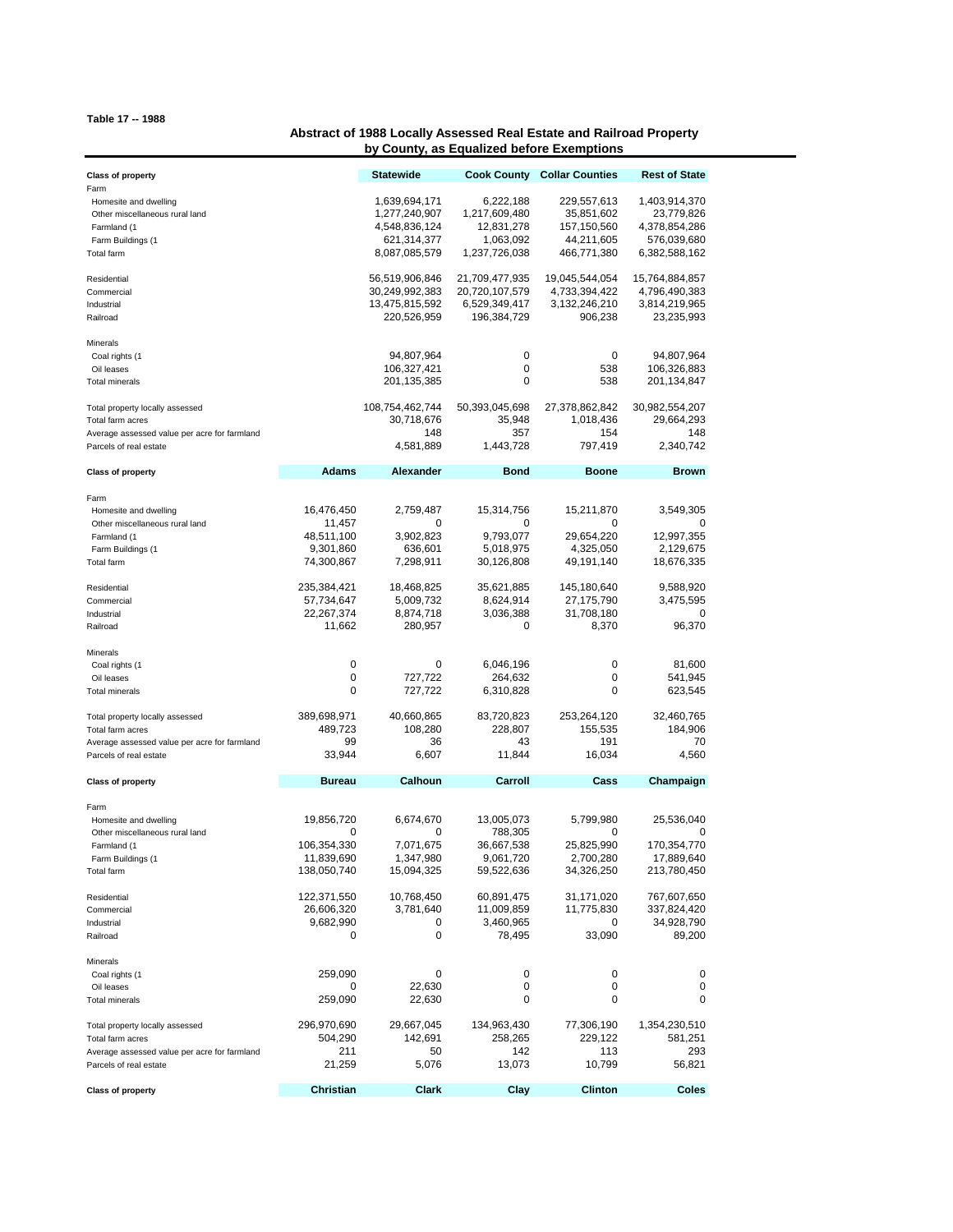| Farm                                          |                            |                         |                         |                         |                         |
|-----------------------------------------------|----------------------------|-------------------------|-------------------------|-------------------------|-------------------------|
| Homesite and dwelling                         | 20,356,050                 | 10,651,555              | 9,641,991               | 19,357,460              | 15,024,972              |
| Other miscellaneous rural land<br>Farmland (1 | 0<br>95,148,880            | 0<br>18,531,889         | 149,325<br>14,095,549   | 0<br>11,531,796         | 661,739<br>73,772,046   |
| Farm Buildings (1                             | 10,541,170                 | 5,282,025               | 2,907,935               | 5,590,260               | 4,894,624               |
| Total farm                                    | 126,046,100                | 34,465,469              | 26,794,800              | 36,479,516              | 94,353,381              |
|                                               |                            |                         |                         |                         |                         |
| Residential                                   | 103,322,440                | 37,224,452              | 30,616,909              | 130,570,110             | 160,857,316             |
| Commercial                                    | 29,897,390                 | 9,413,270               | 8,421,162               | 22,863,530              | 64,418,193              |
| Industrial                                    | 21,615,200                 | 2,679,485               | 4,278,103               | 17,543,130              | 23,183,152              |
| Railroad                                      | 857,730                    | 5,585                   | 0                       | 0                       | 173,680                 |
|                                               |                            |                         |                         |                         |                         |
| Minerals<br>Coal rights (1                    | 2,684,600                  | 0                       | 0                       | 6,207,455               | 0                       |
| Oil leases                                    | 1,333,950                  | 643,770                 | 8,084,231               | 1,221,560               | 979,070                 |
| <b>Total minerals</b>                         | 4,018,550                  | 643,770                 | 8,084,231               | 7,429,015               | 979,070                 |
|                                               |                            |                         |                         |                         |                         |
| Total property locally assessed               | 285,757,410                | 84,432,031              | 78,195,205              | 214,885,301             | 343,964,792             |
| Total farm acres                              | 417,216                    | 301,874                 | 284,156                 | 275,813                 | 301,688                 |
| Average assessed value per acre for farmland  | 228                        | 61                      | 50                      | 42                      | 245                     |
| Parcels of real estate                        | 22,118                     | 13,541                  | 18,356                  | 22,547                  | 23,246                  |
| <b>Class of property</b>                      | Cook                       | Asmt. dist. 1           | Asmt. dist. 2           | Asmt. dist. 3           | Crawford                |
|                                               |                            |                         |                         |                         |                         |
| Farm                                          |                            |                         |                         |                         |                         |
| Homesite and dwelling                         | 6,222,188                  | 0                       | 2,715,385               | 3,506,803               | 13,416,260              |
| Other miscellaneous rural land                | 1,217,609,480              | 422,718,023             | 433,532,481             | 361,358,976             | 0                       |
| Farmland (1                                   | 12,831,278                 | 0                       | 4,510,139               | 8,321,139               | 15,663,257              |
| Farm Buildings (1<br>Total farm               | 1,063,092<br>1,237,726,038 | 0<br>422,718,023        | 574,142<br>441,332,147  | 488,950<br>373,675,868  | 4,236,305<br>33,315,822 |
|                                               |                            |                         |                         |                         |                         |
| Residential                                   | 21,709,477,935             | 7,933,387,741           | 7,598,978,352           | 6,177,111,842           | 58,909,481              |
| Commercial                                    | 20,720,107,579             | 12,611,936,598          | 5,091,123,887           | 3,017,047,094           | 13,367,687              |
| Industrial                                    | 6,529,349,417              | 2,053,053,090           | 2,754,289,055           | 1,722,007,272           | 71,075,935              |
| Railroad                                      | 196,384,729                | 188,985,390             | 2,440,095               | 4,959,244               | 49,300                  |
|                                               |                            |                         |                         |                         |                         |
| Minerals<br>Coal rights (1                    | 0                          | 0                       | 0                       | 0                       | 0                       |
| Oil leases                                    | 0                          | 0                       | 0                       | 0                       | 8,832,133               |
|                                               |                            |                         |                         |                         |                         |
|                                               | $\mathbf 0$                | 0                       | 0                       | 0                       |                         |
| <b>Total minerals</b>                         |                            |                         |                         |                         | 8,832,133               |
| Total property locally assessed               | 50,393,045,698             | 23,210,080,842          | 15,888,163,536          | 11,294,801,320          | 185,550,358             |
| Total farm acres                              | 35,948                     | 0                       | 12,540                  | 23,408                  | 261,781                 |
| Average assessed value per acre for farmland  | 357                        | 0                       | 360                     | 355                     | 60                      |
| Parcels of real estate                        | 1,443,728                  | 629,421                 | 368,116                 | 446,191                 | 21,212                  |
|                                               | <b>Cumberland</b>          | <b>DeKalb</b>           | <b>DeWitt</b>           |                         |                         |
| <b>Class of property</b>                      |                            |                         |                         | Douglas                 | <b>DuPage</b>           |
| Farm                                          |                            |                         |                         |                         |                         |
| Homesite and dwelling                         | 10,323,022                 | 27,191,429              | 8,585,653               | 5,410,201               | 7,531,986               |
| Other miscellaneous rural land                | 159,877                    | 16,326                  | 0                       | 59,842                  | 0                       |
| Farmland (1                                   | 14,836,110                 | 102,537,061             | 67,089,295              | 78,811,154              | 5,170,595               |
| Farm Buildings (1                             | 3,613,950                  | 12,393,715              | 3,031,316               | 9,660,458               | 3,317,159               |
| Total farm                                    | 28,932,959                 | 142,138,531             | 78,706,264              | 93,941,655              | 16,019,740              |
| Residential                                   | 23,684,837                 | 313,971,536             | 59,434,295              | 65,796,390              | 7,957,342,149           |
| Commercial                                    | 4,414,801                  | 114,412,626             | 11,547,655              | 18,540,801              | 2,671,084,193           |
| Industrial                                    | 327,233                    | 21,060,953              | 848,877,485             | 13,721,180              | 863,513,823             |
| Railroad                                      | 44,540                     | 76,956                  | 523,891                 | 1,714,829               | 0                       |
|                                               |                            |                         |                         |                         |                         |
| Minerals                                      |                            |                         |                         |                         |                         |
| Coal rights (1                                | 0                          | 0                       | 0                       | 0                       | 0                       |
| Oil leases<br><b>Total minerals</b>           | 581,534                    | 0<br>0                  | 292,505                 | 0<br>0                  | 0<br>0                  |
|                                               | 581,534                    |                         | 292,505                 |                         |                         |
| Total property locally assessed               | 57,985,904                 | 591,660,602             | 999,382,095             | 193,714,855             | 11,507,959,905          |
| Total farm acres                              | 212,158                    | 377,734                 | 231,227                 | 253,755                 | 27,004                  |
| Average assessed value per acre for farmland  | 70                         | 271                     | 290                     | 311                     | 191                     |
| Parcels of real estate                        | 10,108                     | 25,567                  | 9,763                   | 12,963                  | 272,716                 |
|                                               |                            |                         |                         |                         |                         |
| <b>Class of property</b>                      | Edgar                      | <b>Edwards</b>          | Effingham               | <b>Fayette</b>          | Ford                    |
| Farm                                          |                            |                         |                         |                         |                         |
| Homesite and dwelling                         | 14,572,119                 | 6,980,251               | 20,499,105              | 16,574,132              | 8,664,790               |
| Other miscellaneous rural land                | 0                          | 0                       | 0                       | 538,553                 | 187,900                 |
| Farmland (1                                   | 87,761,019                 | 7,261,008               | 13,313,316              | 20,169,190              | 53,337,080              |
| Farm Buildings (1<br>Total farm               | 5,692,671<br>108,025,809   | 1,773,361<br>16,014,620 | 7,636,490<br>41,448,911 | 5,180,961<br>42,462,836 | 6,581,270<br>68,771,040 |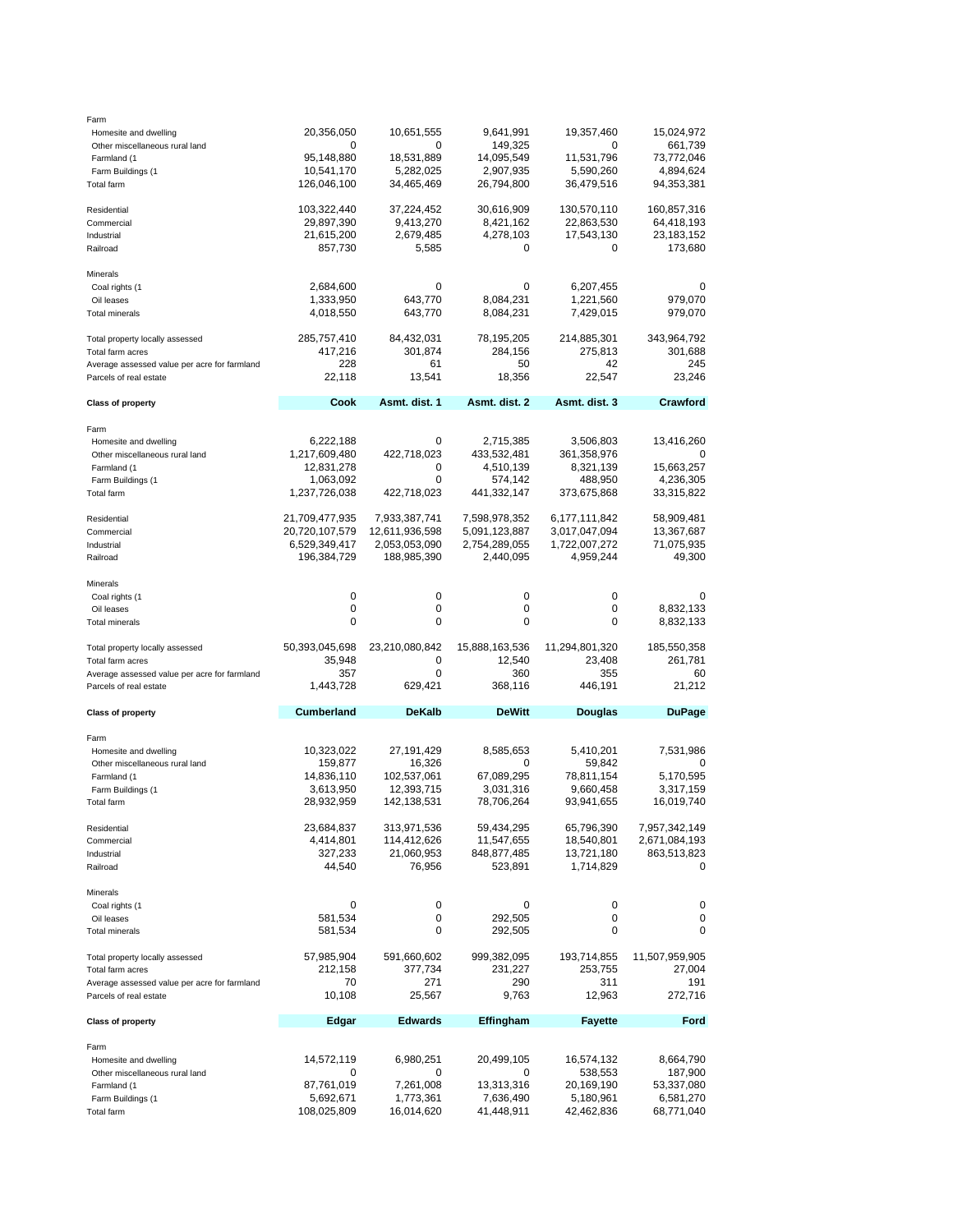| Residential<br>Commercial<br>Industrial<br>Railroad                                                                              | 51,725,666<br>8,372,119<br>6,762,403<br>285,295                 | 19,059,666<br>3,898,123<br>1,480,935<br>$\mathbf 0$                    | 113,857,780<br>44,383,940<br>10,350,135<br>253,410                        | 45,138,509<br>12,357,576<br>8,798,397<br>657,152                       | 53,267,150<br>9,330,690<br>11,164,280<br>422,710                                |
|----------------------------------------------------------------------------------------------------------------------------------|-----------------------------------------------------------------|------------------------------------------------------------------------|---------------------------------------------------------------------------|------------------------------------------------------------------------|---------------------------------------------------------------------------------|
| Minerals<br>Coal rights (1<br>Oil leases<br><b>Total minerals</b>                                                                | 410,519<br>337,699<br>748,218                                   | 312,709<br>3,876,015<br>4,188,724                                      | 0<br>775,265<br>775,265                                                   | 8,400,338<br>6,218,220<br>14,618,558                                   | 0<br>0<br>0                                                                     |
| Total property locally assessed<br>Total farm acres<br>Average assessed value per acre for farmland<br>Parcels of real estate    | 175,919,510<br>388,036<br>226<br>15,574                         | 44,642,068<br>135,777<br>53<br>9,977                                   | 211,069,441<br>279,401<br>48<br>18,650                                    | 124,033,028<br>406,725<br>50<br>24,058                                 | 142,955,870<br>301,106<br>177<br>8,979                                          |
| <b>Class of property</b>                                                                                                         | <b>Franklin</b>                                                 | <b>Fulton</b>                                                          | <b>Gallatin</b>                                                           | Greene                                                                 | Grundy                                                                          |
| Farm<br>Homesite and dwelling<br>Other miscellaneous rural land<br>Farmland (1<br>Farm Buildings (1<br>Total farm<br>Residential | 15,001,789<br>6,247,080<br>945,200<br>22,194,069<br>100,236,524 | 10,981,724<br>0<br>50,906,960<br>7,036,140<br>68,924,824<br>78,422,849 | 3,693,232<br>8,168<br>17,255,842<br>1,480,578<br>22,437,820<br>14,734,089 | 13,665,465<br>0<br>46,784,575<br>6,613,510<br>67,063,550<br>27,670,525 | 13,144,560<br>1,320,376<br>45,915,550<br>6,077,920<br>66,458,406<br>167,180,111 |
| Commercial<br>Industrial<br>Railroad                                                                                             | 21,516,100<br>24,439,387<br>156,423                             | 12,884,129<br>21,912,435<br>82,399                                     | 3,567,778<br>3,180,426<br>0                                               | 9,375,840<br>1,200,545<br>45,985                                       | 38,229,474<br>442,035,772<br>383,995                                            |
| Minerals<br>Coal rights (1<br>Oil leases<br><b>Total minerals</b>                                                                | 11,397,560<br>5,758,916<br>17,156,476                           | 5,290<br>0<br>5,290                                                    | 2,449,263<br>1,740,815<br>4,190,078                                       | 0<br>0<br>0                                                            | 55,570<br>0<br>55,570                                                           |
| Total property locally assessed<br>Total farm acres<br>Average assessed value per acre for farmland                              | 185,698,979<br>221,902<br>28                                    | 182,231,926<br>507,523<br>100                                          | 48,110,191<br>186,213<br>93                                               | 105,356,445<br>339,705<br>138                                          | 714,343,328<br>235,680<br>195                                                   |
| Parcels of real estate                                                                                                           | 29,037                                                          | 23,627                                                                 | 9,428                                                                     | 9,626                                                                  | 15,267                                                                          |
| <b>Class of property</b>                                                                                                         | <b>Hamilton</b>                                                 | Hancock                                                                | Hardin                                                                    | Henderson                                                              | <b>Henry</b>                                                                    |
| Farm<br>Homesite and dwelling<br>Other miscellaneous rural land<br>Farmland (1<br>Farm Buildings (1<br>Total farm                | 8,461,392<br>0<br>18,166,308<br>2,226,865<br>28,854,565         | 13,971,119<br>0<br>60,681,323<br>10,175,825<br>84,828,267              | 2,137,412<br>31,828<br>1,313,045<br>284,560<br>3,766,845                  | 5,424,768<br>0<br>34,323,483<br>5,266,931<br>45,015,182                | 26,830,030<br>0<br>85,434,085<br>13,528,950<br>125,793,065                      |
| Residential<br>Commercial<br>Industrial<br>Railroad                                                                              | 13,959,029<br>2,649,818<br>8,782,631<br>210,085                 | 59,331,037<br>19,277,397<br>51,978<br>83,800                           | 10,014,652<br>1,968,612<br>1,771,427<br>0                                 | 19,200,104<br>7,624,220<br>0<br>12,898                                 | 175,428,423<br>26,567,915<br>15,735,253<br>71,771                               |
| Minerals<br>Coal rights (1<br>Oil leases<br>Total minerals                                                                       | 2,671,455<br>2,039,493<br>4,710,948                             | 0<br>0<br>0                                                            | 0<br>609,876<br>609,876                                                   | 0<br>0<br>0                                                            | 0<br>0<br>0                                                                     |
| Total property locally assessed<br>Total farm acres<br>Average assessed value per acre for farmland<br>Parcels of real estate    | 59,167,076<br>264,418<br>69<br>13,800                           | 163,572,479<br>473,525<br>128<br>18,229                                | 18,131,412<br>76,446<br>17<br>4,665                                       | 71,852,404<br>220,964<br>155<br>7,133                                  | 343,596,427<br>494,597<br>173<br>26,771                                         |
| <b>Class of property</b>                                                                                                         | Iroquois                                                        | Jackson                                                                | Jasper                                                                    | <b>Jefferson</b>                                                       | Jersey                                                                          |
| Farm<br>Homesite and dwelling<br>Other miscellaneous rural land<br>Farmland (1<br>Farm Buildings (1<br>Total farm                | 22,177,285<br>0<br>104,543,838<br>16,450,586<br>143,171,709     | 13,278,667<br>2,644,900<br>8,798,544<br>2,982,528<br>27,704,639        | 15,055,440<br>0<br>19,541,695<br>7,435,195<br>42,032,330                  | 31,110,338<br>0<br>11,867,361<br>4,775,330<br>47,753,029               | 10,121,981<br>60,281<br>21,045,947<br>2,714,544<br>33,942,753                   |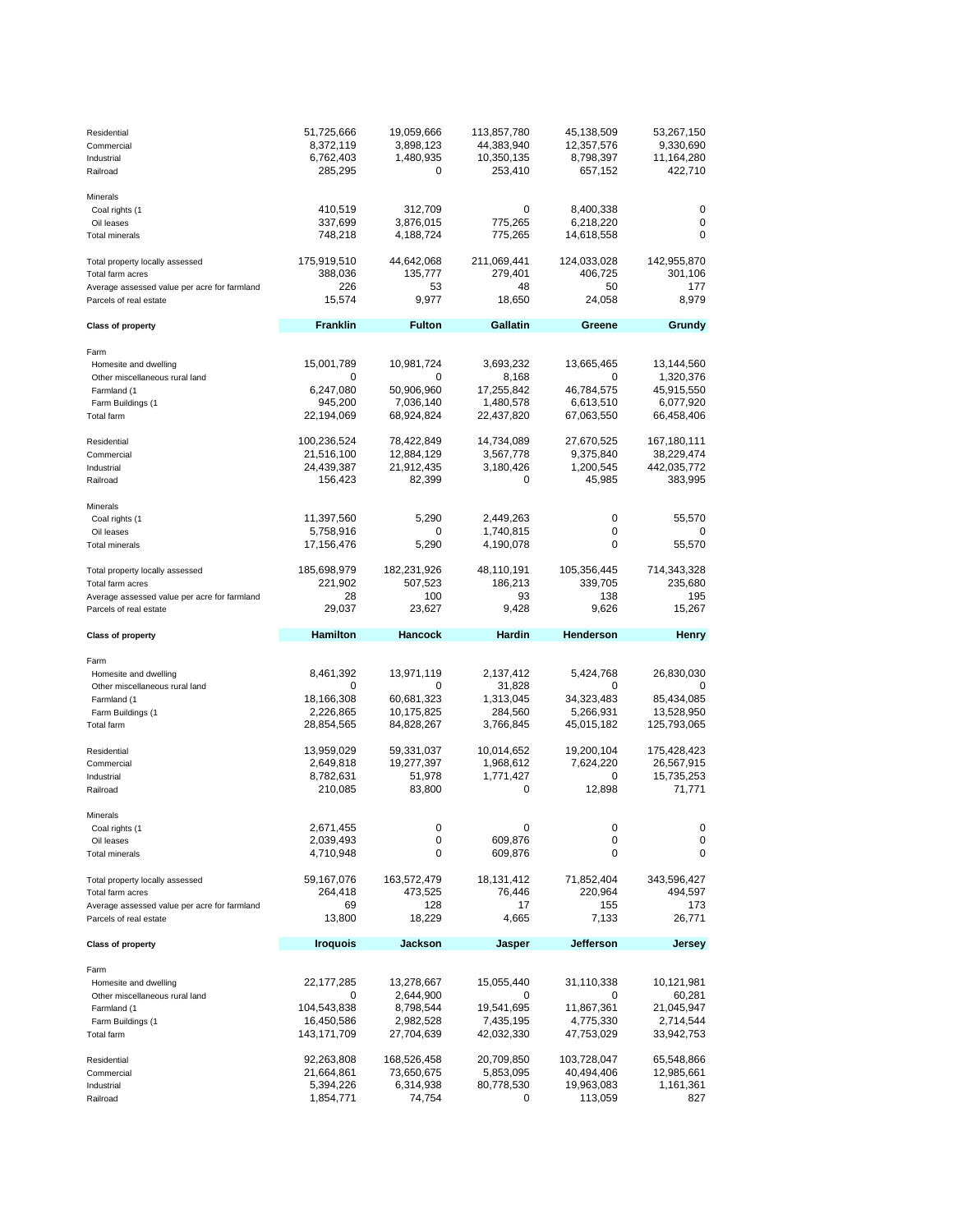| Minerals                                     |                         |                         |                           |                          |                         |
|----------------------------------------------|-------------------------|-------------------------|---------------------------|--------------------------|-------------------------|
| Coal rights (1                               | 0                       | 722,300                 | 0                         | 2,548,453                | 0                       |
| Oil leases                                   | 0                       | 205,588                 | 4,300,505                 | 4,205,843                | 0                       |
| <b>Total minerals</b>                        | 0                       | 927,888                 | 4,300,505                 | 6,754,296                | 0                       |
| Total property locally assessed              | 264,349,375             | 277,199,352             | 153,674,310               | 218,805,920              | 113,639,468             |
| Total farm acres                             | 685,989                 | 269,299                 | 298,437                   | 314,217                  | 206,313                 |
| Average assessed value per acre for farmland | 152                     | 33                      | 65                        | 38                       | 102                     |
| Parcels of real estate                       | 23,090                  | 29,270                  | 16,118                    | 26,581                   | 10,887                  |
| <b>Class of property</b>                     | <b>JoDaviess</b>        | Johnson                 | Kane                      | Kankakee                 | Kendall                 |
| Farm                                         |                         |                         |                           |                          |                         |
| Homesite and dwelling                        | 23,010,777              | 7,780,487               | 61,332,484                | 21,916,055               | 20,095,777              |
| Other miscellaneous rural land               | 0                       | 299,011                 | 0                         | 1,489,510                | 0                       |
| Farmland (1                                  | 30,080,140              | 4,238,189               | 48,951,398                | 53,956,013               | 42,096,021              |
| Farm Buildings (1<br>Total farm              | 8,943,870<br>62,034,787 | 1,216,121<br>13,533,808 | 10,431,968<br>120,715,850 | 11,886,965<br>89,248,543 | 7,624,022<br>69,815,820 |
|                                              |                         |                         |                           |                          |                         |
| Residential                                  | 116,247,364             | 24,855,562              | 2,163,490,581             | 351,178,278              | 251,893,910             |
| Commercial                                   | 22,303,268              | 2,716,963               | 452,178,478               | 103,306,524              | 43,869,091              |
| Industrial                                   | 5,380,527               | 0                       | 173,140,039               | 29,773,076               | 29,748,810              |
| Railroad                                     | 0                       | 10,058                  | 0                         | 961,498                  | 62,340                  |
| Minerals                                     |                         |                         |                           |                          |                         |
| Coal rights (1                               | 0                       | 0                       | 0                         | $\mathbf 0$              | 0                       |
| Oil leases<br><b>Total minerals</b>          | 0<br>0                  | 0<br>0                  | 0<br>0                    | 0<br>0                   | 0<br>0                  |
|                                              |                         |                         |                           |                          |                         |
| Total property locally assessed              | 205,965,946             | 41,116,391              | 2,909,524,948             | 574,467,919              | 395,389,971             |
| Total farm acres                             | 339,198                 | 173,836                 | 240,201                   | 378,669                  | 180,976                 |
| Average assessed value per acre for farmland | 89                      | 24                      | 204                       | 142                      | 233                     |
| Parcels of real estate                       | 18,047                  | 10,656                  | 107,396                   | 45,994                   | 14,485                  |
| <b>Class of property</b>                     | Knox                    | Lake                    | LaSalle                   | Lawrence                 | Lee                     |
| Farm                                         |                         |                         |                           |                          |                         |
| Homesite and dwelling                        | 14,734,810              | 53,822,607              | 33,044,325                | 7,137,358                | 17,657,865              |
| Other miscellaneous rural land               | 224,400                 | 35,851,602              | 0                         | 0                        | O                       |
| Farmland (1                                  | 84,540,140              | 8,474,503               | 154,074,030               | 10,071,826               | 90,782,180              |
| Farm Buildings (1                            | 8,084,290               | 7,412,776               | 13,651,400                | 2,876,129                | 12,539,184              |
| Total farm                                   | 107,583,640             | 105,561,488             | 200,769,755               | 20,085,313               | 120,979,229             |
| Residential                                  | 186,150,080             | 5,283,706,906           | 447,139,363               | 41,226,127               | 130,036,446             |
| Commercial                                   | 63,115,810              | 1,027,155,859           | 485,578,952               | 7,400,196                | 37,712,962              |
| Industrial                                   | 11,401,030              | 471,970,949             | 71,108,506                | 6,441,088                | 14,152,840              |
| Railroad                                     | 413,190                 | 438,605                 | 822,047                   | 84,495                   | 84,030                  |
| Minerals                                     |                         |                         |                           |                          |                         |
| Coal rights (1                               | 0                       | 0                       | 114,450                   | $\mathbf 0$              | 0                       |
| Oil leases                                   | 0                       | 0                       | 0                         | 12,491,031               | 0                       |
| Total minerals                               | 0                       | 0                       | 114,450                   | 12,491,031               | 0                       |
| Total property locally assessed              | 368,663,750             | 6,888,833,807           | 1,205,533,073             | 87,728,250               | 302,965,507             |
| Total farm acres                             | 416,460                 | 100,946                 | 643,142                   | 216,357                  | 432,138                 |
| Average assessed value per acre for farmland | 203                     | 84                      | 240                       | 47                       | 210                     |
| Parcels of real estate                       | 31,027                  | 194,609                 | 58,310                    | 17,240                   | 26,208                  |
| <b>Class of property</b>                     | Livingston              | Logan                   | <b>McDonough</b>          | <b>McHenry</b>           | <b>McLean</b>           |
|                                              |                         |                         |                           |                          |                         |
| Farm<br>Homesite and dwelling                | 25,075,567              | 15,133,871              | 9,928,160                 | 48,375,720               | 34,944,418              |
| Other miscellaneous rural land               | 0                       | 0                       | 0                         | 0                        | 2,052,056               |
| Farmland (1                                  | 122,812,363             | 102,219,800             | 65,679,370                | 42,354,630               | 194,873,856             |
| Farm Buildings (1                            | 11,963,332              | 9,210,210               | 6,233,660                 | 10,998,294               | 14,982,742              |
| Total farm                                   | 159,851,262             | 126,563,881             | 81,841,190                | 101,728,644              | 246,853,072             |
| Residential                                  | 125,781,294             | 100,521,384             | 80,481,170                | 1,480,345,156            | 591,415,718             |
| Commercial                                   | 34,971,136              | 25,846,411              | 23,129,200                | 223,738,063              | 289,566,428             |
| Industrial                                   | 9,081,016               | 5,759,711               | 3,685,960                 | 112,578,360              | 95,700,514              |
| Railroad                                     | 388,295                 | 239,029                 | 346,450                   | 52,490                   | 1,160,028               |
| Minerals                                     |                         |                         |                           |                          |                         |
| Coal rights (1                               | 0                       | 378,210                 | 0                         | 0                        | 0                       |
| Oil leases                                   | 0                       | 0                       | 135,120                   | 0                        | 0                       |
| <b>Total minerals</b>                        | 0                       | 378,210                 | 135,120                   | 0                        | 0                       |
| Total property locally assessed              | 330,073,003             | 259,308,626             | 189,619,090               | 1,918,442,713            | 1,224,695,760           |
|                                              |                         |                         |                           |                          |                         |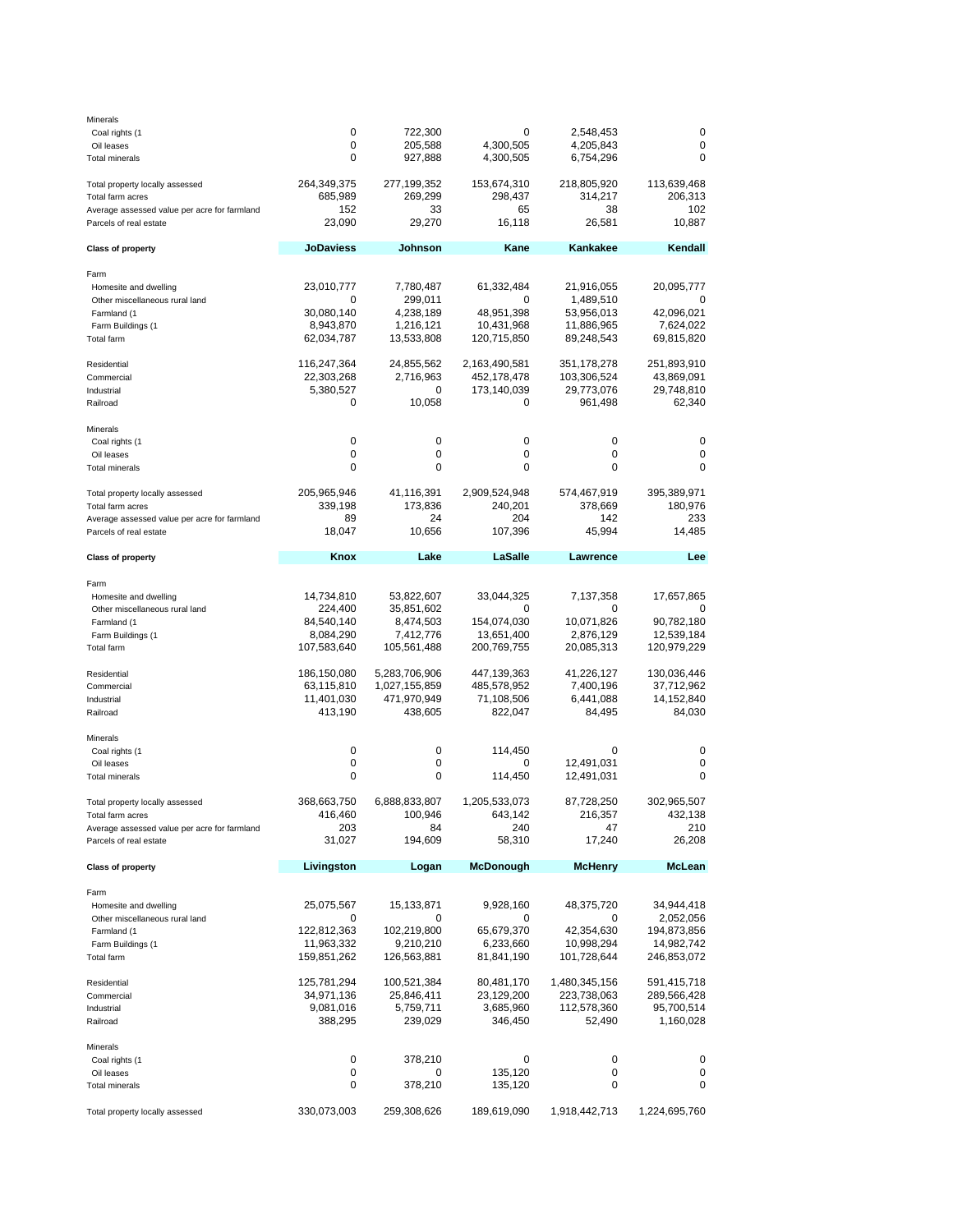| Total farm acres<br>Average assessed value per acre for farmland<br>Parcels of real estate | 642,519<br>191<br>22,814 | 379,027<br>270<br>15,492  | 350,672<br>187<br>16,552 | 291,968<br>145<br>89,478  | 701,358<br>278<br>49,784   |
|--------------------------------------------------------------------------------------------|--------------------------|---------------------------|--------------------------|---------------------------|----------------------------|
| <b>Class of property</b>                                                                   | <b>Macon</b>             | <b>Macoupin</b>           | <b>Madison</b>           | <b>Marion</b>             | <b>Marshall</b>            |
| Farm                                                                                       |                          |                           |                          |                           |                            |
| Homesite and dwelling                                                                      | 13,116,617               | 20,008,508                | 38,304,860               | 20,909,745                | 7,841,720                  |
| Other miscellaneous rural land                                                             | 0                        | 0                         | 430,390                  | $\mathbf 0$               |                            |
| Farmland (1                                                                                | 99,280,115               | 63,742,282                | 25,994,600               | 10,704,740                | 48,810,520                 |
| Farm Buildings (1                                                                          | 6,212,377                | 6,172,453                 | 8,011,260                | 3,363,825                 | 3,340,660                  |
| Total farm                                                                                 | 118,609,109              | 89,923,243                | 72,741,110               | 34,978,310                | 59,992,900                 |
| Residential                                                                                | 486,995,555              | 145,109,379               | 1,164,243,430            | 117,277,205               | 40,627,469                 |
| Commercial                                                                                 | 154,804,215              | 30,340,481                | 248,641,090              | 28,360,605                | 5,626,805                  |
| Industrial<br>Railroad                                                                     | 58,239,317<br>1,950,083  | 2,064,389<br>104,150      | 304,660,170<br>696,670   | 5,971,665<br>0            | 4,185,616<br>25,172        |
|                                                                                            |                          |                           |                          |                           |                            |
| Minerals<br>Coal rights (1                                                                 | 0                        | 4,670,220                 | 3,187,290                | 368,960                   | 35,660                     |
| Oil leases                                                                                 | 499,327                  | 9,360                     | 569,800                  | 6,277,095                 | 0                          |
| <b>Total minerals</b>                                                                      | 499,327                  | 4,679,580                 | 3,757,090                | 6,646,055                 | 35,660                     |
| Total property locally assessed                                                            | 821,097,606              | 272,221,222               | 1,794,739,560            | 193,233,840               | 110,493,622                |
| Total farm acres                                                                           | 313,691                  | 497,829                   | 345,021                  | 332,105                   | 231,010                    |
| Average assessed value per acre for farmland                                               | 316                      | 128                       | 75                       | 32                        | 211                        |
| Parcels of real estate                                                                     | 52,375                   | 35,601                    | 113,015                  | 29,715                    | 11,625                     |
| <b>Class of property</b>                                                                   | Mason                    | Massac                    | <b>Menard</b>            | <b>Mercer</b>             | <b>Monroe</b>              |
| Farm                                                                                       |                          |                           |                          |                           |                            |
| Homesite and dwelling                                                                      | 6,536,748                | 5,478,838                 | 7,817,559                | 10,433,739                | 16,041,864                 |
| Other miscellaneous rural land                                                             | 1,384,871                | 500,829                   | 30,089                   | 10,793                    | 650,081                    |
| Farmland (1                                                                                | 29,903,561               | 5,557,169                 | 38,023,577               | 54,139,232                | 10,950,776                 |
| Farm Buildings (1                                                                          | 2,623,690                | 835,576                   | 2,826,034                | 6,849,198                 | 3,172,476                  |
| Total farm                                                                                 | 40,448,870               | 12,372,412                | 48,697,259               | 71,432,962                | 30,815,197                 |
| Residential                                                                                | 41,762,918               | 38,001,131                | 45,622,569               | 44,209,879                | 114,438,512                |
| Commercial                                                                                 | 12,719,706               | 6,433,350                 | 4,552,723                | 8,662,701<br>0            | 14,531,947                 |
| Industrial<br>Railroad                                                                     | 17,796,712<br>0          | 46,591,813<br>5,015       | 1,001,817<br>98,862      | 60,408                    | 1,536,038<br>4,597         |
| Minerals                                                                                   |                          |                           |                          |                           |                            |
| Coal rights (1                                                                             | 0                        | 0                         | 0                        | 0                         | 0                          |
| Oil leases                                                                                 | 0                        | 0                         | 0                        | 0                         | 0                          |
| <b>Total minerals</b>                                                                      | 0                        | 0                         | 0                        | $\mathbf 0$               | 0                          |
| Total property locally assessed                                                            | 112,728,206              | 103,403,721               | 99,973,230               | 124,365,950               | 161,326,291                |
| Total farm acres                                                                           | 310,489                  | 122,422                   | 189,708                  | 333,854                   | 221,412                    |
| Average assessed value per acre for farmland                                               | 96                       | 45                        | 200                      | 162                       | 49                         |
| Parcels of real estate                                                                     | 14,805                   | 8,855                     | 9,348                    | 10,375                    | 11,588                     |
| <b>Class of property</b>                                                                   | <b>Montgomery</b>        | <b>Morgan</b>             | <b>Moultrie</b>          | Ogle                      | Peoria                     |
| Farm                                                                                       |                          |                           |                          |                           |                            |
| Homesite and dwelling                                                                      | 18,830,678               | 17,579,913                | 11,174,200               | 25,818,142                | 17,377,120                 |
| Other miscellaneous rural land                                                             | $\Omega$                 | 0                         | 0                        | 3,655,951                 |                            |
| Farmland (1                                                                                | 44,170,650               | 71,864,050                | 61,332,140               | 81,651,060                | 48,217,600                 |
| Farm Buildings (1<br>Total farm                                                            | 8,635,873<br>71,637,201  | 8,279,447<br>97,723,410   | 4,330,060<br>76,836,400  | 11,238,390<br>122,363,543 | 6,176,170<br>71,770,890    |
|                                                                                            |                          |                           |                          |                           |                            |
| Residential<br>Commercial                                                                  | 79,556,486<br>26,023,834 | 120,975,891<br>36,177,613 | 42,949,160<br>11,885,360 | 190,191,432<br>39,317,678 | 706,463,180<br>204,243,840 |
| Industrial                                                                                 | 41,392,275               | 25,656,776                | 1,675,320                | 483,479,148               | 106,898,060                |
| Railroad                                                                                   | 360,391                  | 259,969                   | 69,520                   | 241,010                   | 186,320                    |
| Minerals                                                                                   |                          |                           |                          |                           |                            |
| Coal rights (1                                                                             | 8,635,865                | 0                         | 0                        | 0                         | 114,070                    |
| Oil leases                                                                                 | 0                        | 0                         | 9,840                    | 0                         | 0                          |
| <b>Total minerals</b>                                                                      | 8,635,865                | 0                         | 9,840                    | 0                         | 114,070                    |
| Total property locally assessed                                                            | 227,606,052              | 280,793,659               | 133,425,600              | 835,592,811               | 1,089,676,360              |
| Total farm acres                                                                           | 413,978                  | 344,335                   | 190,691                  | 434,513                   | 301,638                    |
| Average assessed value per acre for farmland<br>Parcels of real estate                     | 107<br>24,175            | 209<br>18,646             | 322<br>8,414             | 188<br>23,670             | 160<br>81,454              |
|                                                                                            |                          |                           |                          |                           |                            |
| <b>Class of property</b>                                                                   | <b>Perry</b>             | <b>Piatt</b>              | Pike                     | Pope                      | Pulaski                    |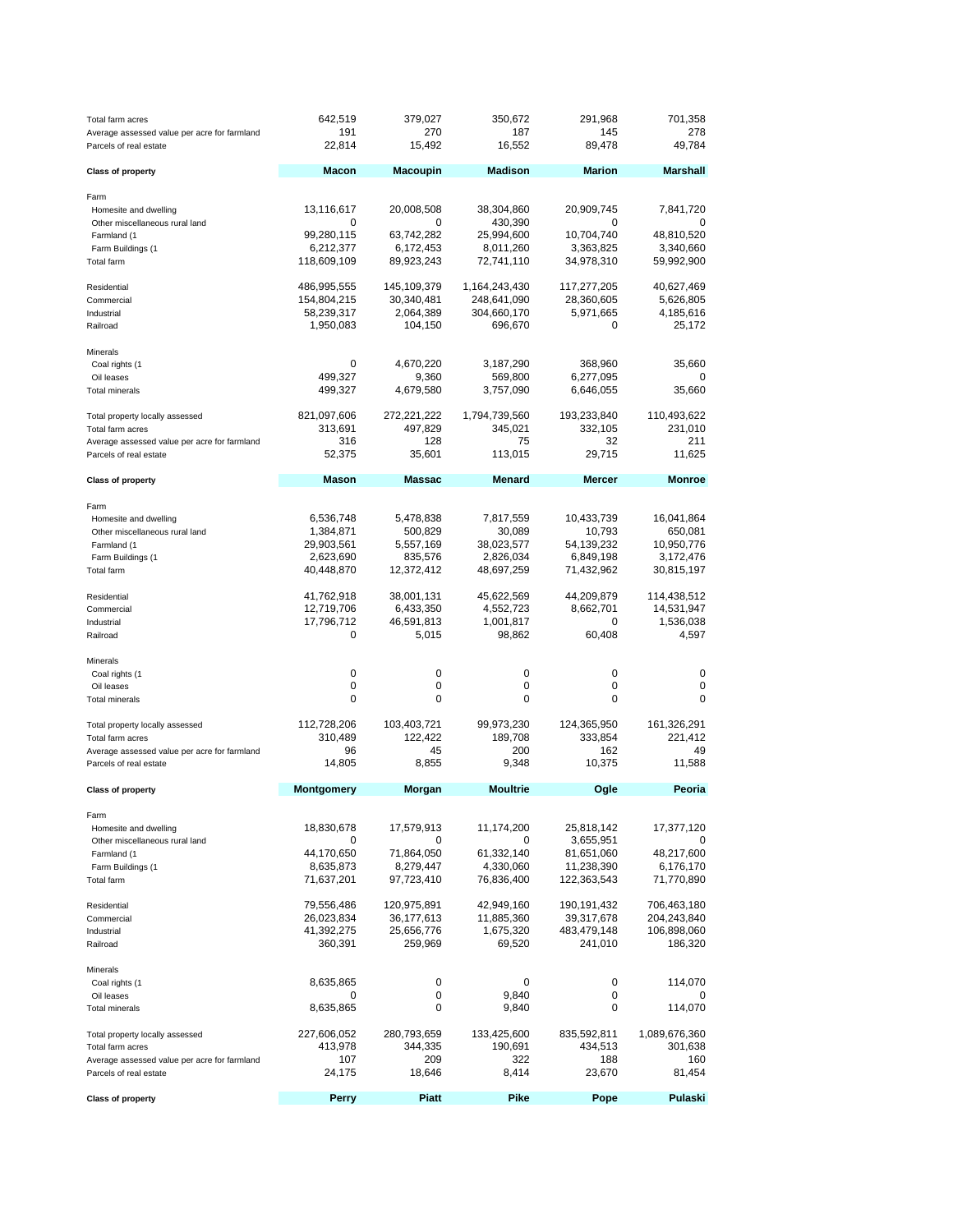| Farm                                         |                         |                          |                          |                         |                          |
|----------------------------------------------|-------------------------|--------------------------|--------------------------|-------------------------|--------------------------|
| Homesite and dwelling                        | 16,999,933              | 11,890,147               | 6,705,172                | 4,682,068               | 3,430,177                |
| Other miscellaneous rural land               | 282,991                 | 0                        | 0                        | o                       |                          |
| Farmland (1                                  | 8,953,145               | 84,997,695               | 47,797,627               | 3,776,957               | 4,509,593                |
| Farm Buildings (1                            | 3,922,337               | 5,962,567                | 6,028,289                | 939,504                 | 655,462                  |
| Total farm                                   | 30,158,406              | 102,850,409              | 60,531,088               | 9,398,529               | 8,595,232                |
|                                              |                         |                          |                          |                         |                          |
|                                              | 67,940,173              |                          |                          |                         | 11,107,991               |
| Residential                                  |                         | 72,931,092               | 34,724,979               | 5,652,413               |                          |
| Commercial                                   | 12,133,870              | 14,852,293               | 9,179,484                | 217,675                 | 1,607,506                |
| Industrial                                   | 6,061,770               | 2,076,651                | 4,045,233                | 0                       | 1,714,210                |
| Railroad                                     | 97                      | 872,213                  | 64,286                   | 0                       | 127,685                  |
|                                              |                         |                          |                          |                         |                          |
| Minerals                                     |                         |                          |                          |                         |                          |
| Coal rights (1                               | 3,045,105               | 0                        | 0                        | 0                       | 0                        |
| Oil leases                                   | 30,113                  | 4,740                    | 0                        | 327,194                 | 0                        |
| <b>Total minerals</b>                        | 3,075,218               | 4,740                    | $\Omega$                 | 327,194                 | 0                        |
|                                              |                         |                          |                          |                         |                          |
| Total property locally assessed              | 119,369,534             | 193,587,398              | 108,545,070              | 15,595,811              | 23,152,624               |
| Total farm acres                             | 258,778                 | 267,267                  | 496,163                  | 135,627                 | 113,422                  |
| Average assessed value per acre for farmland | 35                      | 318                      | 96                       | 28                      | 40                       |
| Parcels of real estate                       | 15,951                  | 9,510                    | 17,258                   | 6,508                   | 6,401                    |
|                                              |                         |                          |                          |                         |                          |
| <b>Class of property</b>                     | Putnam                  | Randolph                 | <b>Richland</b>          | <b>Rock Island</b>      | <b>St. Clair</b>         |
|                                              |                         |                          |                          |                         |                          |
| Farm                                         |                         |                          |                          |                         |                          |
|                                              | 3,874,565               | 17,629,910               | 8,339,355                | 13,804,277              | 32,197,887               |
| Homesite and dwelling                        |                         |                          |                          |                         |                          |
| Other miscellaneous rural land               | 0                       | 0                        | 76,231                   | 839,593                 | 0                        |
| Farmland (1                                  | 15,825,155              | 16,143,385               | 8,623,931                | 26,033,983              | 28,661,494               |
| Farm Buildings (1                            | 3,173,174               | 3,698,935                | 3,926,860                | 3,602,709               | 6,040,246                |
| <b>Total farm</b>                            | 22,872,894              | 37,472,230               | 20,966,377               | 44,280,562              | 66,899,627               |
|                                              |                         |                          |                          |                         |                          |
| Residential                                  | 23,533,227              | 109,520,420              | 48,820,439               | 627,652,435             | 1,066,743,047            |
| Commercial                                   | 3,751,755               | 16,882,825               | 13,370,074               | 195,979,225             | 296,052,188              |
|                                              |                         |                          |                          |                         |                          |
| Industrial                                   | 9,994,075               | 50,759,475               | 3,353,773                | 96,298,868              | 77,721,360               |
| Railroad                                     | 29,315                  | 27,065                   | 29,600                   | 0                       | 1,241,301                |
|                                              |                         |                          |                          |                         |                          |
| Minerals                                     |                         |                          |                          |                         |                          |
| Coal rights (1                               | 0                       | 1,594,559                | 0                        | 0                       | 1,974,033                |
| Oil leases                                   | 20,760                  | 624,309                  | 3,774,981                | 0                       | 11,591                   |
| <b>Total minerals</b>                        | 20,760                  | 2,218,868                | 3,774,981                | 0                       | 1,985,624                |
|                                              |                         |                          |                          |                         |                          |
|                                              |                         |                          |                          |                         |                          |
|                                              | 60,202,026              | 216,880,883              | 90,315,244               | 964,211,090             | 1,510,643,147            |
| Total property locally assessed              |                         |                          |                          |                         |                          |
| Total farm acres                             | 94,049                  | 309,224                  | 208,991                  | 198,235                 | 309,272                  |
| Average assessed value per acre for farmland | 168                     | 52                       | 41                       | 131                     | 93                       |
| Parcels of real estate                       | 7,575                   | 19,628                   | 13,399                   | 61,812                  | 121,221                  |
|                                              |                         |                          |                          |                         |                          |
| <b>Class of property</b>                     | <b>Saline</b>           | Sangamon                 | <b>Schuyler</b>          | Scott                   | <b>Shelby</b>            |
|                                              |                         |                          |                          |                         |                          |
| Farm                                         |                         |                          |                          |                         |                          |
| Homesite and dwelling                        | 10,132,750              | 33,689,399               | 5,480,729                | 3,003,366               | 20,073,645               |
| Other miscellaneous rural land               | 1,924,700               | 0                        | 0                        | 0                       | 0                        |
| Farmland (1                                  | 9,998,035               | 132,522,783              | 19,146,961               | 16,111,395              | 50,695,665               |
| Farm Buildings (1                            | 1,608,030               | 7,801,895                | 2,485,324                | 1,694,909               | 6,799,355                |
| <b>Total farm</b>                            | 23,663,515              | 174,014,077              | 27,113,014               | 20,809,670              | 77,568,665               |
|                                              |                         |                          |                          |                         |                          |
| Residential                                  | 82,158,612              | 869,646,964              | 18,144,259               | 12,257,639              | 57,007,428               |
| Commercial                                   |                         |                          |                          |                         |                          |
|                                              | 22,489,880              | 349,327,139              | 5,683,249                | 1,866,140               | 8,552,405                |
| Industrial                                   | 17,917,303              | 10,549,020               | 733,209                  | 5,115,135               | 4,566,650                |
| Railroad                                     | 4,940                   | 520,660                  | 2,972                    | 0                       | 680,410                  |
|                                              |                         |                          |                          |                         |                          |
| Minerals                                     |                         |                          |                          |                         |                          |
| Coal rights (1                               | 2,047,645               | 3,786,482                | 134,941                  | 0                       | 2,016,702                |
| Oil leases                                   | 1,501,755               | 333,162                  | 28,350                   | 0                       | 249,965                  |
| <b>Total minerals</b>                        | 3,549,400               | 4,119,644                | 163,291                  | 0                       | 2,266,667                |
|                                              |                         |                          |                          |                         |                          |
| Total property locally assessed              | 149,783,650             | 1,408,177,504            | 51,839,994               | 40,048,584              | 150,642,225              |
| Total farm acres                             | 167,669                 | 492,112                  | 266,247                  | 153,909                 | 457,934                  |
| Average assessed value per acre for farmland | 60                      | 269                      | 72                       | 105                     | 111                      |
| Parcels of real estate                       | 21,639                  | 83,614                   | 7,758                    | 7,132                   | 17,795                   |
|                                              |                         |                          |                          |                         |                          |
| <b>Class of property</b>                     | <b>Stark</b>            | <b>Stephenson</b>        | <b>Tazewell</b>          | Union                   | <b>Vermillion</b>        |
|                                              |                         |                          |                          |                         |                          |
| Farm                                         |                         |                          |                          |                         |                          |
| Homesite and dwelling                        | 5,233,940               | 26,487,684               | 14,452,455               | 9,126,520               | 20,329,516               |
| Other miscellaneous rural land               | 0                       | 171                      |                          | 0                       | 0                        |
|                                              |                         |                          | 724,060                  |                         |                          |
| Farmland (1                                  | 32,181,970              | 46,962,396               | 76,923,089               | 6,823,390               | 101,919,337              |
| Farm Buildings (1<br>Total farm              | 5,685,080<br>43,100,990 | 11,028,375<br>84,478,626 | 9,081,202<br>101,180,806 | 6,049,889<br>21,999,799 | 6,630,156<br>128,879,009 |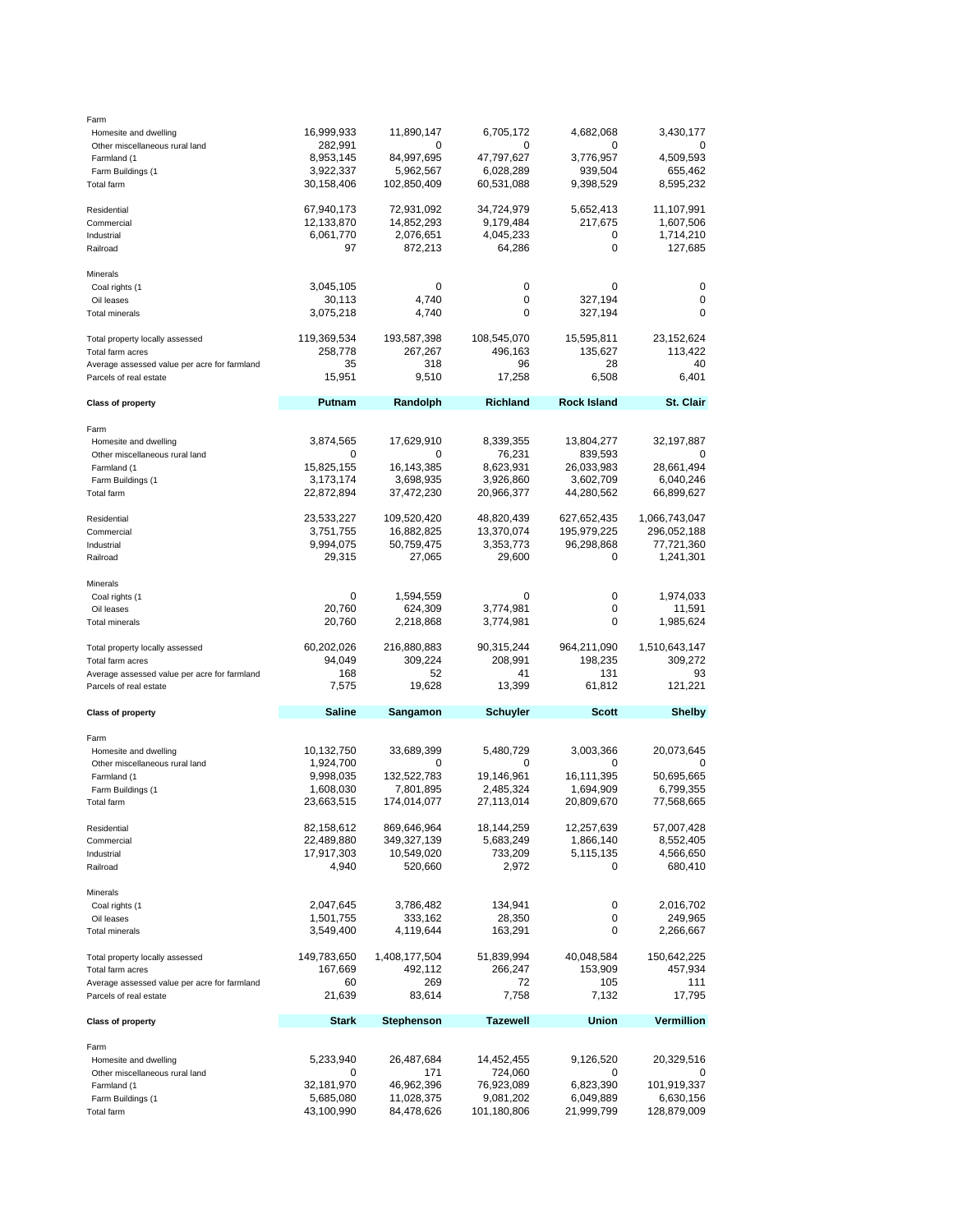| Residential<br>Commercial<br>Industrial<br>Railroad                    | 13,251,940<br>1,675,780<br>1,437,800<br>23,790 | 202,916,473<br>46,946,681<br>15,826,400<br>114,444 | 477,711,960<br>103,786,640<br>47,334,818<br>152,220 | 41,054,100<br>10,306,290<br>446,120<br>233,540 | 283,681,237<br>86,278,344<br>38,331,715<br>901,206 |
|------------------------------------------------------------------------|------------------------------------------------|----------------------------------------------------|-----------------------------------------------------|------------------------------------------------|----------------------------------------------------|
| Minerals                                                               |                                                |                                                    |                                                     |                                                |                                                    |
| Coal rights (1                                                         | $\Omega$                                       | 0                                                  | 0                                                   | $\Omega$                                       | 1,707,850                                          |
| Oil leases                                                             | $\Omega$                                       | $\Omega$                                           | $\Omega$                                            | $\Omega$                                       | 197,976                                            |
| <b>Total minerals</b>                                                  | 0                                              | $\mathbf 0$                                        | 0                                                   | $\Omega$                                       | 1,905,826                                          |
| Total property locally assessed                                        | 59,490,300                                     | 350,282,624                                        | 730,166,444                                         | 74,039,849                                     | 539,977,337                                        |
| Total farm acres                                                       | 175,002                                        | 335,405                                            | 340,562                                             | 191,806                                        | 510,781                                            |
| Average assessed value per acre for farmland<br>Parcels of real estate | 184<br>4,930                                   | 140<br>23,325                                      | 226<br>56,076                                       | 36<br>10,597                                   | 200<br>53,390                                      |
|                                                                        |                                                |                                                    |                                                     |                                                |                                                    |
| <b>Class of property</b>                                               | Wabash                                         | Warren                                             | Washington                                          | Wayne                                          | White                                              |
| Farm                                                                   |                                                |                                                    |                                                     |                                                |                                                    |
| Homesite and dwelling                                                  | 6,127,800                                      | 9,882,220                                          | 18,382,477                                          | 15,735,448                                     | 7,974,320                                          |
| Other miscellaneous rural land                                         | O                                              | 0                                                  | 122,119                                             | $\Omega$                                       | O                                                  |
| Farmland (1                                                            | 10,517,085<br>2,454,255                        | 91,317,250<br>6,873,650                            | 12,802,674                                          | 26,435,970                                     | 27,248,240                                         |
| Farm Buildings (1<br>Total farm                                        | 19,099,140                                     | 108,073,120                                        | 5,196,106<br>36,503,376                             | 2,987,599<br>45,159,017                        | 3,134,900<br>38,357,460                            |
|                                                                        |                                                |                                                    |                                                     |                                                |                                                    |
| Residential                                                            | 47,555,603                                     | 45,047,665                                         | 43,722,105                                          | 38,100,747                                     | 45,863,425                                         |
| Commercial                                                             | 11,615,778                                     | 13,770,500                                         | 11,384,046                                          | 9,665,398                                      | 12,489,455                                         |
| Industrial                                                             | 3,615,488                                      | 971,010                                            | 3,018,593                                           | 2,447,742                                      | 7,264,920                                          |
| Railroad                                                               | 13,944                                         | 44,240                                             | 54,939                                              | 0                                              | 148,665                                            |
| Minerals                                                               |                                                |                                                    |                                                     |                                                |                                                    |
| Coal rights (1                                                         | 584,905                                        | $\mathbf 0$                                        | 10,418,234                                          | 43.000                                         | 1,658,125                                          |
| Oil leases                                                             | 3,663,737                                      | $\mathbf 0$                                        | 1,853,120                                           | 7,911,444                                      | 12,081,890                                         |
| <b>Total minerals</b>                                                  | 4,248,642                                      | $\mathbf 0$                                        | 12,271,354                                          | 7,954,444                                      | 13,740,015                                         |
| Total property locally assessed                                        | 86,148,595                                     | 167,906,535                                        | 106,954,413                                         | 103,327,348                                    | 117,863,940                                        |
| Total farm acres                                                       | 132,120                                        | 331,771                                            | 342,575                                             | 437,095                                        | 300,574                                            |
| Average assessed value per acre for farmland                           | 80                                             | 275                                                | 37                                                  | 60                                             | 91                                                 |
| Parcels of real estate                                                 | 10,645                                         | 12,433                                             | 20,748                                              | 31,876                                         | 28,781                                             |
| <b>Class of property</b>                                               | Whiteside                                      | Will                                               | Williamson                                          | Winnebago                                      | Woodford                                           |
|                                                                        |                                                |                                                    |                                                     |                                                |                                                    |
| Farm                                                                   | 17,915,180                                     | 58,494,816                                         | 20,314,220                                          | 19,114,134                                     | 16,686,810                                         |
| Homesite and dwelling<br>Other miscellaneous rural land                | 0                                              | $\mathbf 0$                                        | 1,966,947                                           | 476,156                                        |                                                    |
| Farmland (1                                                            | 53,236,889                                     | 52,199,434                                         | 4,744,550                                           | 28,138,978                                     | 78,221,500                                         |
| Farm Buildings (1                                                      | 11,209,320                                     | 12,051,408                                         | 2,543,720                                           | 4,544,474                                      | 7,739,300                                          |
| Total farm                                                             | 82,361,389                                     | 122,745,658                                        | 29,569,437                                          | 52,273,742                                     | 102,647,610                                        |
| Residential                                                            | 217,370,276                                    | 2,160,659,262                                      | 217,160,987                                         | 1,217,304,838                                  | 119,505,750                                        |
| Commercial                                                             | 47,238,370                                     | 359,237,829                                        | 60,876,388                                          | 271,561,485                                    | 18,142,340                                         |
| Industrial                                                             | 27,204,081                                     | 1,511,043,039                                      | 26,817,370                                          | 151,755,090                                    | 3,860,490                                          |
| Railroad                                                               | 25.404                                         | 415.143                                            | 97,656                                              | 396,807                                        | 40.980                                             |
| Minerals                                                               |                                                |                                                    |                                                     |                                                |                                                    |
| Coal rights (1                                                         | $\Omega$                                       | $\mathbf 0$                                        | 4,039,260                                           | $\Omega$                                       | $\mathbf 0$                                        |
| Oil leases                                                             | 2,060                                          | 538                                                | 124,247                                             | 0                                              | $\mathbf 0$                                        |
| <b>Total minerals</b>                                                  | 2,060                                          | 538                                                | 4,163,507                                           | $\mathbf 0$                                    | 0                                                  |
| Total property locally assessed                                        | 374,201,580                                    | 4,154,101,469                                      | 338,685,345                                         | 1,693,291,962                                  | 244,197,170                                        |
| Total farm acres                                                       | 404,425                                        | 358,317                                            | 151,632                                             | 232,784                                        | 305,272                                            |
| Average assessed value per acre for farmland                           | 132                                            | 146                                                | 31                                                  | 121                                            | 256                                                |
| Parcels of real estate                                                 | 31,536                                         | 133,220                                            | 40,785                                              | 99,547                                         | 18,397                                             |

(1 Not subject to state equalization factor